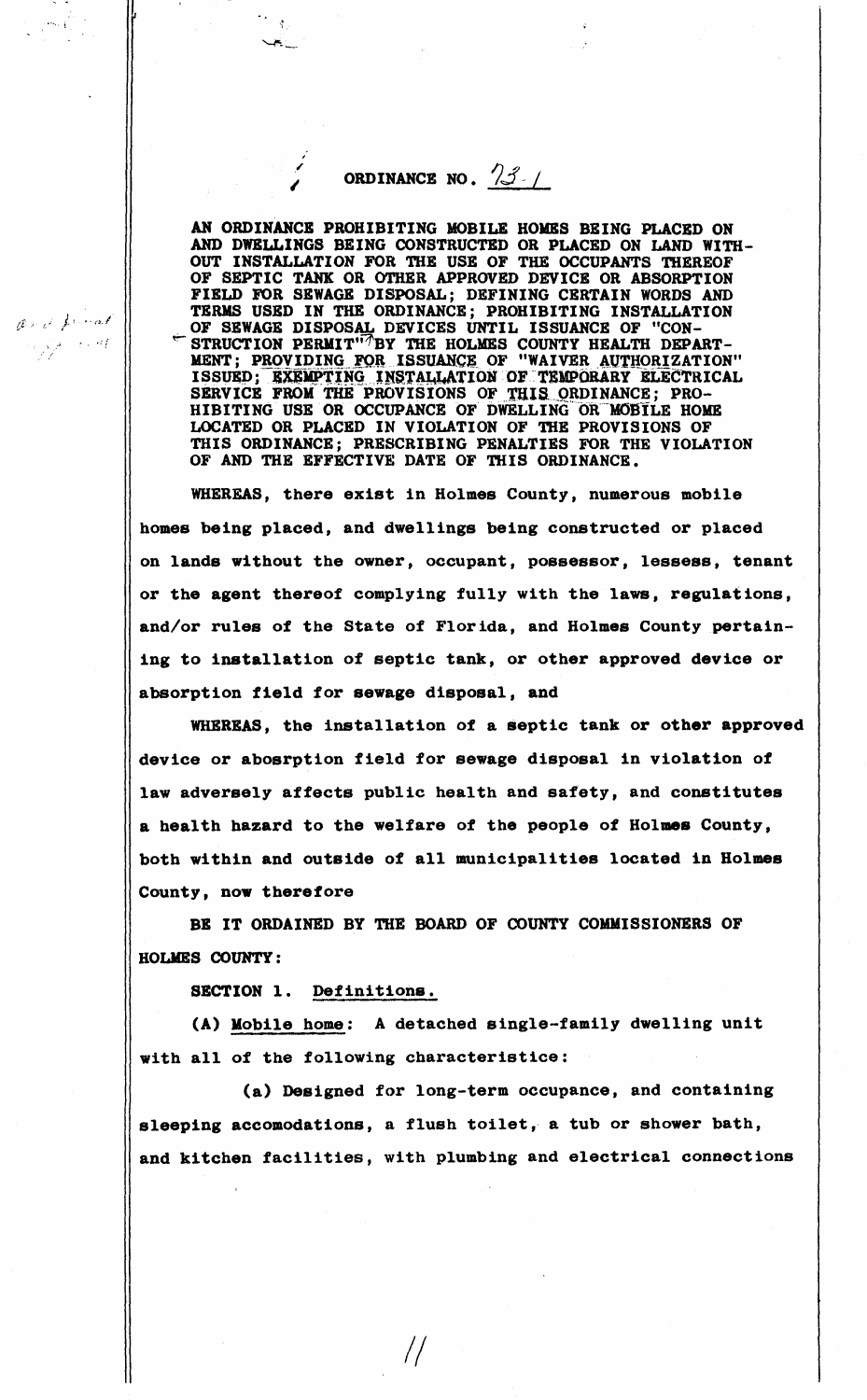provided for attachment to outside systems.

(b) Designed to be transported after fab."<sup>1</sup>cation on its own **wheels,** or on flatbed or other trailers or detachable **wheels.** 

(c) Arriving at the site where it is to be occupied as a dwelling complete, including major appliances and furniture, and ready for occupancy except for minor and incidental unpacking and assembly operations, location on foundation supports, connection to utilities, and the like.

(d) Any vehicle, trailer or similar portable structure, with or without its own motive power, having no integral foundation other than wheels, jacks, or skirtings, and used, designed or anstructed to be used as a conveyance on the public streets and designed or constructed to permit permanent occupancy for dwelling or sleeping purposes. Removal of the means of conveyance from a mobile home or the construction of a permanent foundation for a mobile home does not change the meaning of the word mobile home as defined or used in this regulation.

(e) The term mobile home shall also include any vehicle trailer or trailer coach equipped so as to provide living or **sleeping facilities** 01· housing accomodations.

**(B) Dwelling:** A "dwelling" is any building or portion thereof, which **is used as** the private residence or **sleeping** place of one or **more** human beings, excluding hotels, cabin courts, clubs or **lodging** houses, or any other institution such **as a**  hospital or jail where human beings are housed by reason of ill**ness** or are under legal restraint.

(C) Person: The word "person" shall extend and be applied to **associations,** clubs, societies, firms, partnerships and bodies politic and corporate as well as to individuals.

(D) Construct: The word "construct" and "construction"

-2-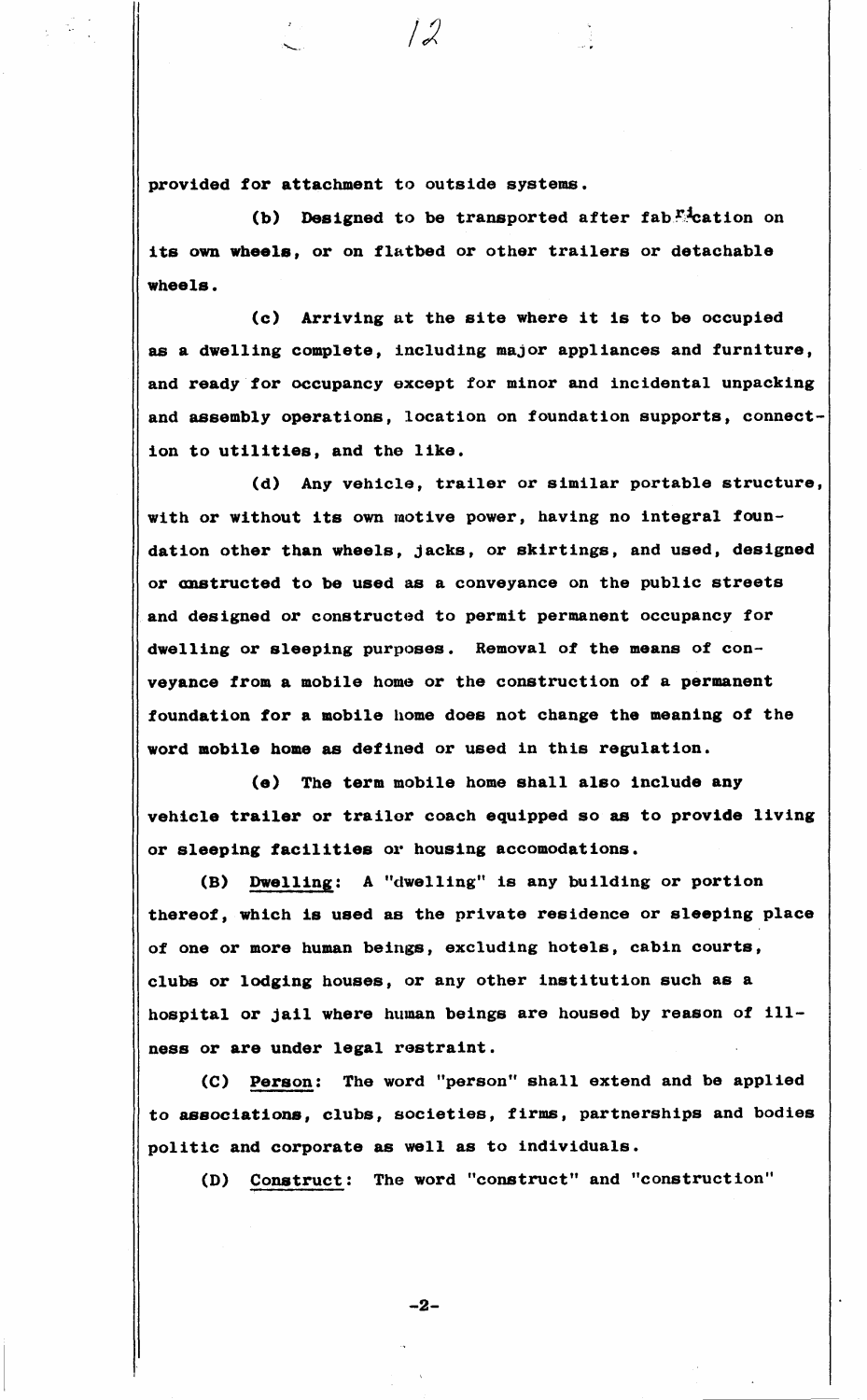shall mean the building or erection of something which did not exist before, as distinquished from the alteration, repair, or improvement of something already existing.

 $\parallel$ 

*l* 

(E) Absorption Field or Drainfield: A system of operjointed or perforated pipe or alternate distribution units of approved type to receive flow from septic tank and designed to distribute effluent for oxidation and absorption by the soil.

(F) Septic Tank: Watertight tank or receptacle used **as a**  reservoir for receiving or disposing sewage wastes.

(G) Construction Permit: Written authorization from the Holmes County Health Department, permitting a person to **commence**  installation of a septic tank or other approved sewage disposal **system.** 

(H) Waiver Authorization: Written authorization from the Holmes County Health Department stating that a person is constructing a building or placing a mobile home upon land in Holmes County that is not to be occupied by human **beings.** 

(#) Temporary Electrical Service: "Temporary Electrical Service" shall be defined as the installation and/or **supply** of electrical current by a person on any lands in Holmes County for the **express purpose** of supplying electrical current to **a peraon**  who is actively engaged in construction, altering, repatring, or improving a dwelling, building or other structure.

SECTION 2. It shall be unlawful for any person to construct or place a dwelling, or for the owner, occupant, possessor, lessee, tenant, or the agent thereof, of any mobile home or the land on which it is located, to place such mobile home upon, or allow such mobile home to remain upon, lands in Holmes County without the installation for the use of the occupants thereof of a septic tank or other approved device or abosrption field for **sewage** 

-3-

*/J*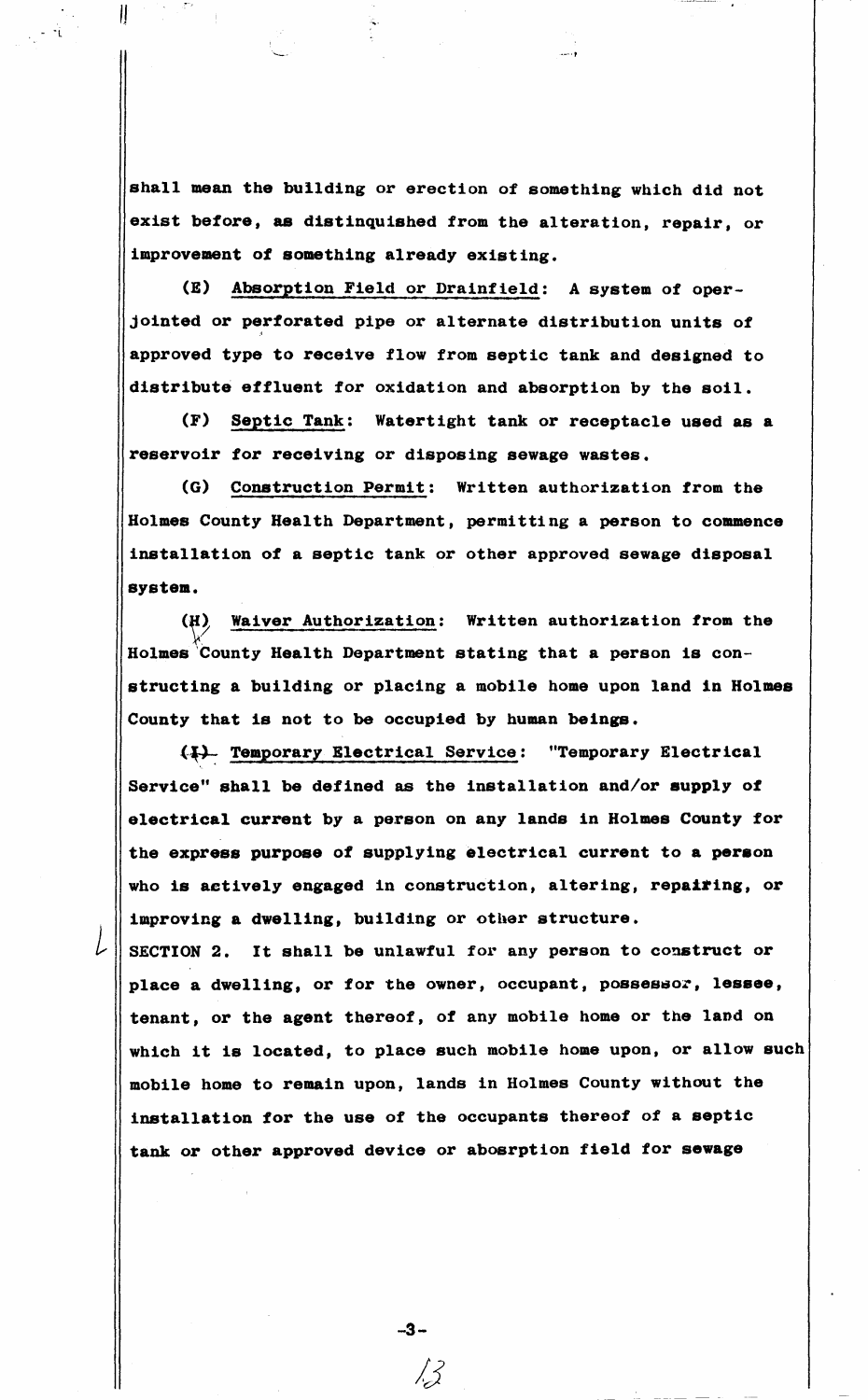**disposal approved** by the Holmes County Health Department unless such dwelling or mobile home is not to be occupied by human beings.

<sup>I</sup>/L/ ·'-- -·· . . \ .

SECTION 3, A "Waiver Authorization" may be issued by the Holmes County Health Department to a person constructing a building or placing a mobile home upon land in Holmes County that is  $x^*$  not to be occupied by human beings, upon presentation of AFFIDAVIT or other satisfactory evidence of compliance with the provisions of this Section.

SECTION 4.) It shall be unlawful for any person to commence the installation of a septic tank or other approved device or absorption field for sewage disposal unless or until there has first been obtained a "Construction Permit" for the same issued from the office of the Holmes County Health Department. A fee of \$15.00 will be paid to the Holmes County Health Department prior to their issuing a septic tank permit. Said fee will cover percolation test, construction permit and final inspection.

SECTION 5. It shall be unlawful for any person to install, except for the specific purpose of supplying "Temporary Electrical Service", any electrical meter or other recording device for measuring or calculating consumption of electrical current for use in any mobile home or dwelling unless or until there has first been obtained, and displayed to such person, a "Construction Permit" or "Waiver Authorization" issued by the Holmes County Health Department pertaining to said mobile home or dwelling and which shall have been issued not more than 60 **days** prior to commencement of installation of electrical current.

SECTION  $6.$ . It shall be unlawful for any person to use or occupy any dwelling or mobile home which is located or placed in violation of the provisions of this Ordinance.

SECTION 7. $\frac{1}{2}$  Any person violating any of the provisions of this Ordinance, upon conviction thereof, shall be punished by a

 $\sim$ 

 $\star^{\prime\prime\omega}$ 

- .

...